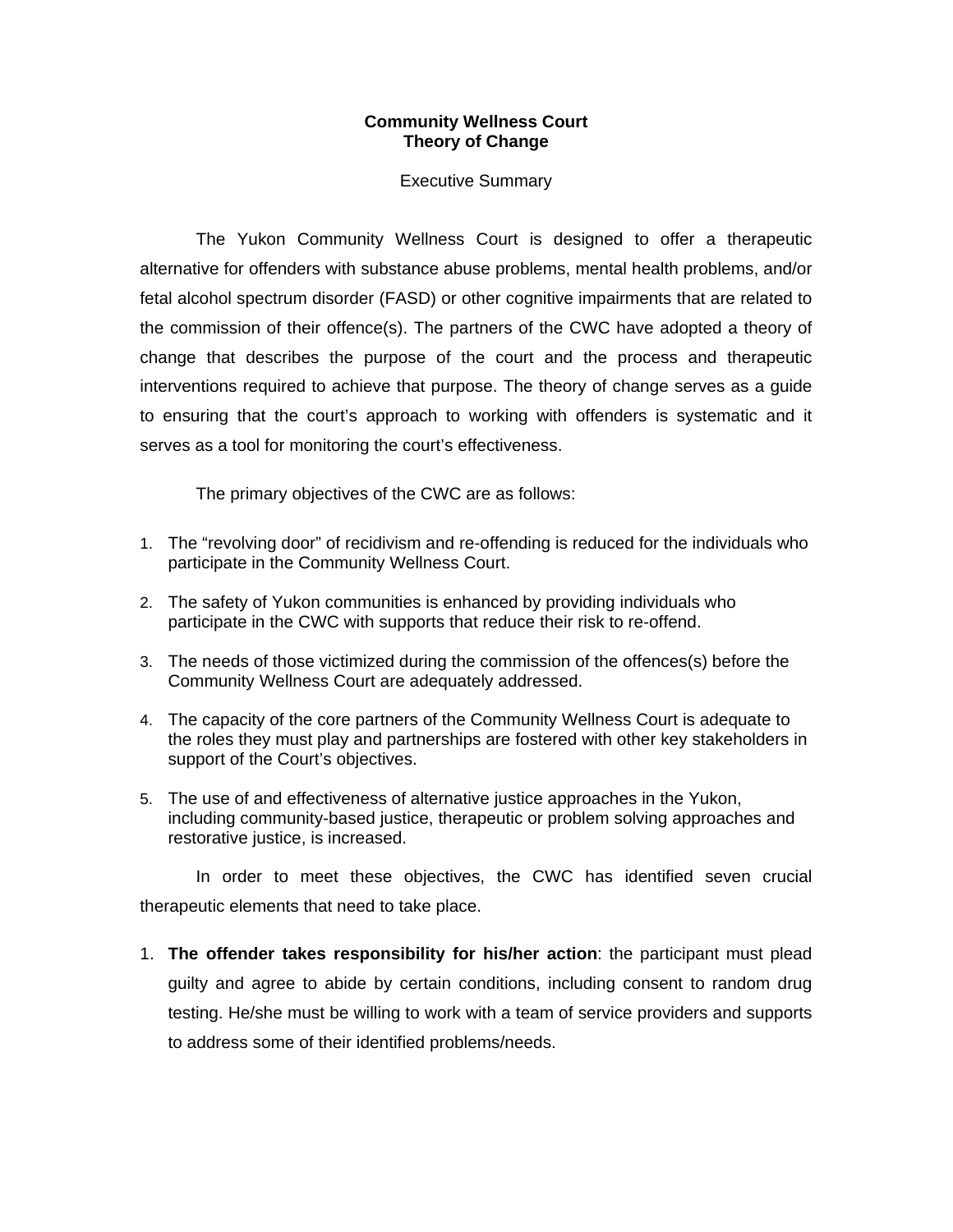- 2. **Intense supervision**: judicial supervision and intensive bail supervision and casemanagement will hold participants accountable for their actions and provide intensive support to help participants pursue wellness.
- 3. **Therapeutic treatment and supports**: these are provided to participants so they can meaningfully address the underlying issues that contribute to their offending behaviour, with an emphasis on addictions, mental health problems and FASD.

Services and supports should be culturally relevant to improve outcomes for First Nations offenders who form the majority of the Yukon corrections population.

In recognition that participants live in families and communities and will transition from justice supports to the community, participants will be assisted to build healthy personal support networks.

The CWC will also work towards building partnerships with justice and non-justice services in the community to further support participants' wellness journeys.

- 4. **Personal and skills development**: once a participant's immediate treatment needs are initiated and the client is stabilized and making consistent progress, he/she will require further supports to gain the personal and vocational skills required to become a productive and self-reliant member of the community. This can include accessing anger management programs or literacy supports, attaining higher levels of education, developing employment-related skills and finding and maintaining work.
- 5. **Social determinants of health**: the CWC recognizes the importance of helping participants build a pattern of life that is positive and allows people to meet their basic needs with dignity. Wellness requires having access to a wide range of supports that cross all life areas and includes housing, income security, spirituality and sense of purpose, cultural integrity, learning opportunities, and strong families and communities. Many of these areas present significant challenges for participants in the CWC and the court will assist participants to identify their needs holistically and to access appropriate services and supports
- 6. **Incentives and sanctions**: the CWC will use incentives and sanctions as a method of encouraging participants to seek wellness.